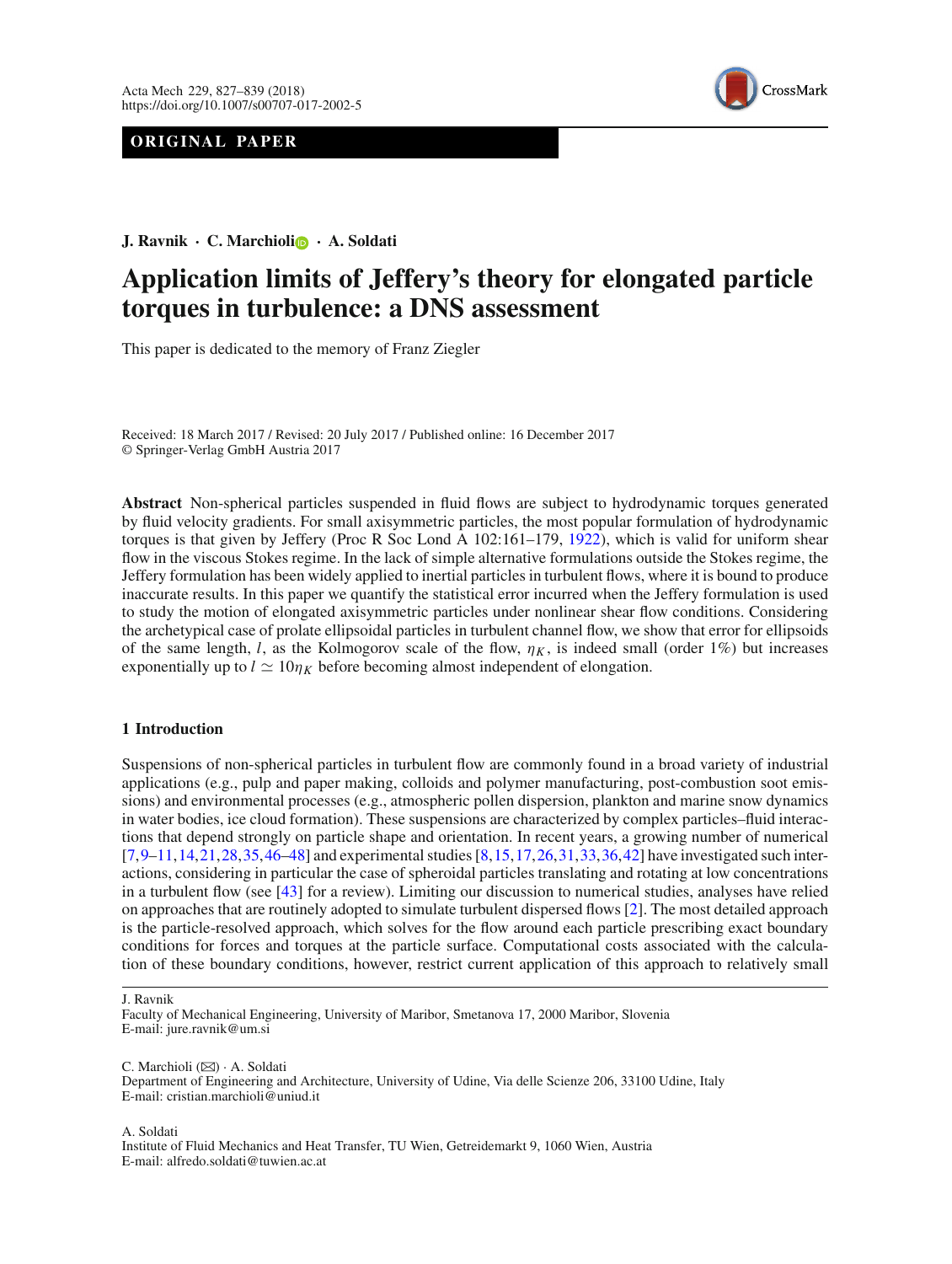

**Fig. 1** Snapshots of one rigid fiber translating and rotating in turbulent channel flow (simulation parameters: shear Reynolds number  $Re_\tau = 150$ ; fiber Stokes number  $St = 25$  $St = 25$  $St = 25$ ; fiber aspect ratio  $\lambda = 50$ —See Sect. 2 for definitions). Colors from blue to red in the background represent increasingly high values of the streamwise fluid velocity. The green solid line shows the trajectory of the center of mass of the fiber. The time lag between each panel is 3 in wall units (color figure online)

<span id="page-1-0"></span>numbers of particles [\[19](#page-11-16)]. Hence, the most applied approach to simulate large swarms of particles is the point-particle approach, in which particles are tracked individually, determining their translational dynamics by Newton's second law and their rotational dynamics by conservation of angular momentum for a rigid body. This Lagrangian approach is valid in the limit of particle size much smaller than the Kolmogorov length scale and has been widely used to investigate the motion of small spheroidal particles in simple shear flows  $[11,16,39]$  $[11,16,39]$  $[11,16,39]$  $[11,16,39]$  as well as turbulent flow  $[14,20-22,24,25,44,48]$  $[14,20-22,24,25,44,48]$  $[14,20-22,24,25,44,48]$  $[14,20-22,24,25,44,48]$  $[14,20-22,24,25,44,48]$  $[14,20-22,24,25,44,48]$  $[14,20-22,24,25,44,48]$  $[14,20-22,24,25,44,48]$  $[14,20-22,24,25,44,48]$ . One qualitative example of application is provided in Fig. [1,](#page-1-0) where the motion of a prolate spheroid (mimicking a rigid fiber) in the near-wall region of a turbulent channel flow is shown. The actual length of the fiber is magnified to highlight its rotational motion, mostly characterized by tumbling in the mean-flow-gradient plane. Such motion results from the application of a lumped-parameter model that is valid in the limit of dilute flow conditions (one-way coupling). Albeit simplified, the model incorporates the dependence of the hydrodynamic viscous drag force on the particle orientation, which is known to create crucial differences between elongated fibers and equivalent spherical particles. This has proven sufficient to capture the key physics coupling particle orientation to the velocity gradients and coupling particle translational motion to particle rotation (see [\[43\]](#page-12-3) for a detailed review). The large majority of numerical studies is based on such a model, which computes the hydrodynamic resistance forces (drag, in particular) and torques acting on the particles using expressions derived for creeping flow conditions [\[4](#page-11-22)[,5](#page-11-23)[,13,](#page-11-24)[18](#page-11-0)]: Under these conditions, the trajectory of individual particles can be calculated using only the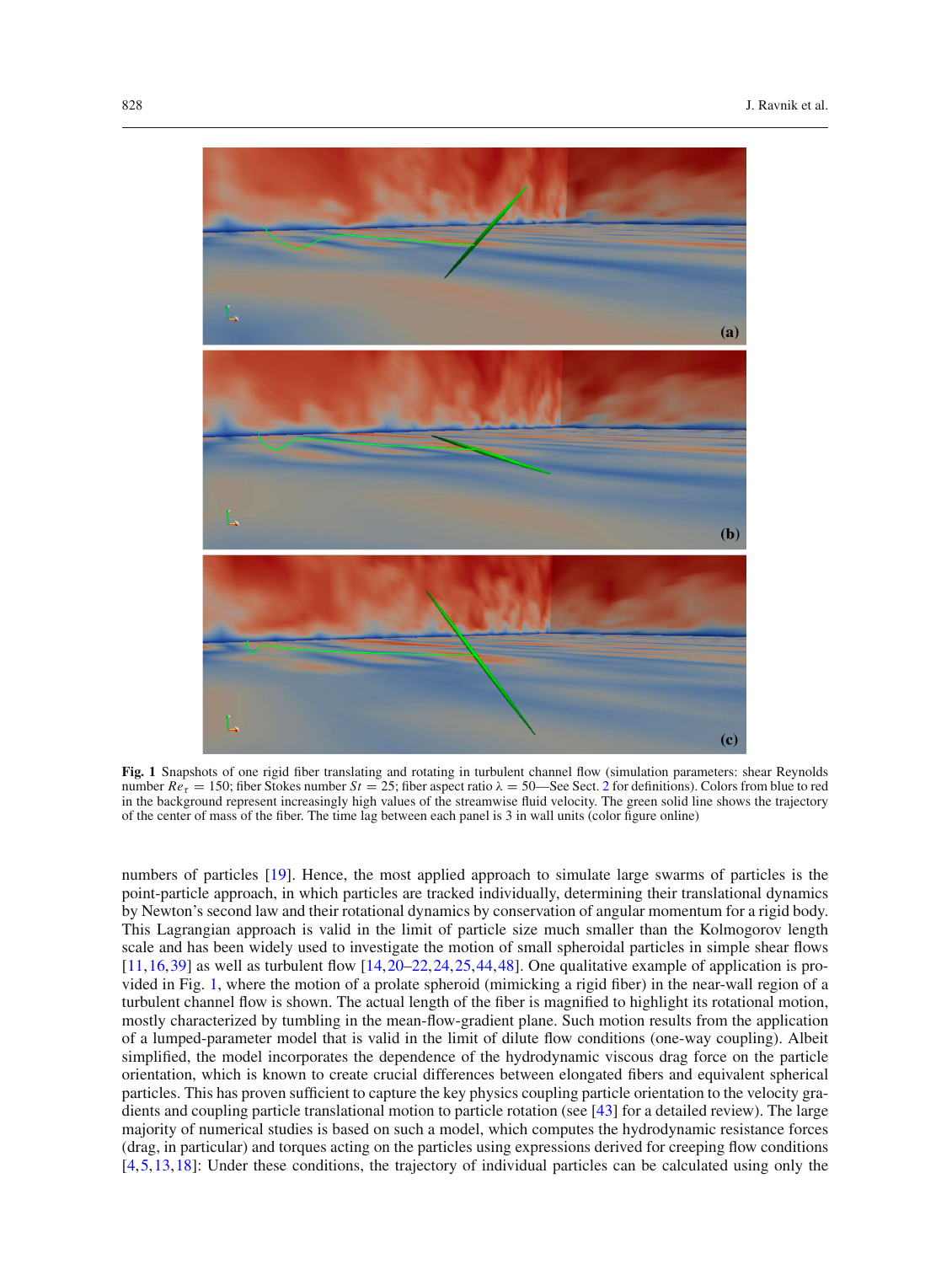flow velocities and velocity gradients at the position of the particle's center of mass. The first formulation was proposed by [\[18](#page-11-0)] for the case of a single inertia-free ellipsoid in uniform shear flow under Stokes conditions. This formulation was later revisited by Bretherthon [\[6](#page-11-25)], who added the aspect ratio of the ellipsoid as shape parameter to incorporate the effect of particle elongation. Further theoretical work has led to extensions of the Jeffery equations for forces and torques to arbitrary flow fields  $(e.g., [4,5])$  $(e.g., [4,5])$  $(e.g., [4,5])$  $(e.g., [4,5])$  $(e.g., [4,5])$  and to non-axisymmetric ellipsoids (e.g., [\[16\]](#page-11-17)).

An important assumption, inherent in these formulations, is that the Reynolds number of the particle, *Rep*, is very small (ideally equal to zero): Away from this limit, inaccurate estimations of forces and torques should be expected. In most real-life situations, however, particles are characterized by a finite value of *Rep* [\[2](#page-11-15)[,43,](#page-12-3)[46](#page-12-0)] because the particle inertia is high enough to generate a non-negligible particle-to-fluid velocity difference and/or at least one particle dimension is large relative to the Kolmogorov scale. In this latter case, changes in the fluid velocity gradients along the particle may occur due to nonlinear variations of the velocity profile. Such restrictions seem to pose strong limits to the applicability of the Jeffery equations to situations of practical interest, particularly for the calculation of hydrodynamic torques in turbulent flow conditions: The sensitivity of rotational dynamics to errors associated with the velocity gradients is significantly higher than the sensitivity of translation dynamics to errors associated with the velocity  $[22,46]$  $[22,46]$  $[22,46]$ . Nevertheless, these equations have been verified experimentally [\[1,](#page-11-26)[11](#page-11-3)[,27,](#page-11-27)[30](#page-11-28)[,31,](#page-11-12)[40](#page-12-6)[,41\]](#page-12-7), even for particles longer than the Kolmogorov scale [\[29\]](#page-11-29). They have also been employed in many studies to investigate the behavior of anisotropic particles in laminar and turbulent flows  $[7,9,14,21,22,30,38,48]$  $[7,9,14,21,22,30,38,48]$  $[7,9,14,21,22,30,38,48]$  $[7,9,14,21,22,30,38,48]$  $[7,9,14,21,22,30,38,48]$  $[7,9,14,21,22,30,38,48]$  $[7,9,14,21,22,30,38,48]$  $[7,9,14,21,22,30,38,48]$  $[7,9,14,21,22,30,38,48]$ , even outside the small- $Re_p$  limit (see [\[21](#page-11-5)]; Zhao et al. [\[9](#page-11-2)]; Zhao et al. [\[22](#page-11-19)] among others). In this context, an important open issue is the level of inaccuracy associated with the use of the Jeffery formulation to calculate the hydrodynamic torques at small, yet finite *Rep*. Up to now, no quantification of such inaccuracy has been provided and a clear assessment of the application limits of the Jeffery formulation is missing. In this paper, we provide this assessment for the reference case of elongated prolate ellipsoids (mimicking a suspension of rigid fibers) in fully developed turbulent channel flow. Particles with different inertia (Stokes numbers from 1 to 25) and size (length *l* ranging from 0.1 to 36 time the Kolmogorov length scale  $\eta_K$ ) are considered. The analysis is based on statistics of the error incurred when the Jeffery torques are used in the angular conservation momentum equations under nonlinear shear flow conditions, exploiting a direct numerical simulation database. Our objective is to determine an upper bound for the ratio  $l/\eta_K$  above which the error becomes too high to be tolerated.

#### <span id="page-2-0"></span>**2 Governing equations**

The carrier fluid is Newtonian (with dynamic viscosity  $\mu$  and kinematic viscosity  $\nu$ ) and incompressible (with density  $\rho$ ). The fluid motion is governed by the following dimensionless mass and momentum conservation equations, in vector form:

$$
\nabla \cdot \mathbf{u} = 0; \qquad \frac{\partial \mathbf{u}}{\partial t} + (\mathbf{u} \cdot \nabla) \mathbf{u} = -\nabla p + \frac{1}{Re_{\tau}} \nabla^2 \mathbf{u}, \tag{1}
$$

where **u** and *p* denote the fluid velocity and the pressure, respectively. The frictional Reynolds number is  $Re_{\tau} = h u_{\tau}/v$ , with *h* the channel half-height, the wall-friction velocity  $u_{\tau} = \sqrt{\tau_{\text{wall}}/\rho}$  is the wall-friction velocity based on the wall shear stress  $\tau_{wall}$ . The flow is driven by a constant mean pressure gradient and is unaffected by the presence of the fibers (one-way coupling).

Particles are modeled as pointwise rigid prolate spheroids with semi-major axis *b*, semi-minor axis *a* and aspect ratio  $\lambda = b/a$ . Particle translation and rotation are governed by the following equations:

<span id="page-2-1"></span>
$$
m_p \frac{\mathrm{d} \mathbf{u}_p}{\mathrm{d} t} = \mathbf{F}_D,\tag{2}
$$

$$
\frac{d(\mathbf{I} \cdot \boldsymbol{\omega}')}{dt} + \boldsymbol{\omega}' \times (\mathbf{I} \cdot \boldsymbol{\omega}') = \mathbf{M}',\tag{3}
$$

where  $\rho_p$  is particle density, and  $m_p = 4\pi a^3 \lambda \rho_p/3$  is particle mass. In Eq. [\(2\)](#page-2-1),  $\mathbf{u}_p = \frac{dx_p}{dt}$  is the translational particle velocity and  $\mathbf{F}_D$  is the drag force acting on the particle, both formulated in the *inertial* frame of reference  $\mathbf{x} = \langle x, y, z \rangle$  with x, y and z the streamwise, spanwise and wall-normal flow directions, respectively. In Eq. [\(3\)](#page-2-1), **I** is the moment of inertia tensor,  $\omega'$  is the angular velocity of the particle and **M**' is the torque. Both  $\omega'$  and **M**' are formulated in the *particle* frame of reference  $\mathbf{x}' = \langle x', y', z' \rangle$  with origin at the fiber center of mass and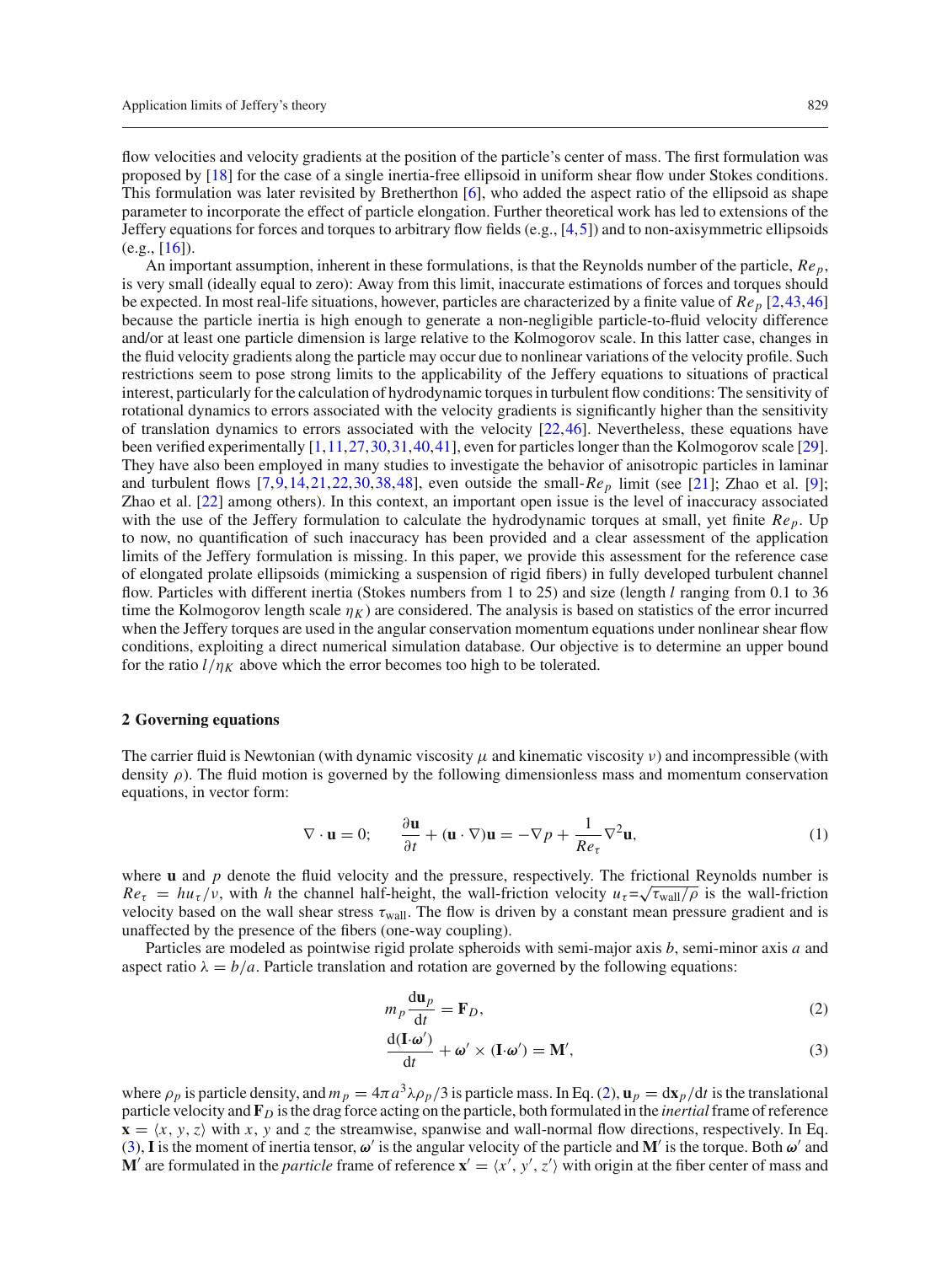coordinate axes x', y' and z' aligned with the principal directions of inertia. In the limit of pointwise particles, the surrounding flow can be considered as Stokesian and the drag force  $\mathbf{F}_D$  can be expressed as [\[4](#page-11-22)[,5\]](#page-11-23):

<span id="page-3-0"></span>
$$
\mathbf{F}_D = \mu \mathbf{R} \mathbf{K}' \mathbf{R}^{\mathrm{T}} \cdot (\mathbf{u}_f - \mathbf{u}_p) = \mu \mathbf{K} \cdot \Delta \mathbf{u},\tag{4}
$$

where **R** is the orthogonal transformation matrix which relates the same vector in the two above-mentioned frames through the linear transformation  $\mathbf{x} = \mathbf{R} \mathbf{x}' (\mathbf{R}^T)$  being its transpose),  $\mathbf{u}_f$  is the fluid velocity at the fiber position, **K**' is the resistance tensor in the particle frame [\[13](#page-11-24)[,44\]](#page-12-5), and  $\Delta \mathbf{u} = \mathbf{u}_f - \mathbf{u}_p$  is the relative velocity between the fluid and the particle at the center of mass of the particle (referred to as slip velocity hereinafter). Equation [\(4\)](#page-3-0) is valid for a particle with arbitrary shape under creeping flow conditions, namely small fiber Reynolds number,  $Re_p = 2a \mid \Delta \mathbf{u} \mid /v$ .

The Jeffery torques divided by the moment of inertia of the ellipsoid are given as [\[18](#page-11-0)]

<span id="page-3-2"></span>
$$
\begin{Bmatrix} M_J^x / I_{x'} \\ M_J^y / I_{y'} \\ M_J^z / I_{z'} \end{Bmatrix} = \frac{20}{(a^+)^2} \frac{\rho_f}{\rho_p} \begin{Bmatrix} \frac{1}{(\beta_0 + \lambda^2 \gamma_0)} \left[ \frac{1 - \lambda^2}{1 + \lambda^2} f' + (\xi' - \omega_{x'}) \right] \\ \frac{1}{(\alpha_0 + \lambda^2 \gamma_0)} \left[ \frac{\lambda^2 - 1}{1 + \lambda^2} g' + (\eta' - \omega_{y'}) \right] \\ \frac{1}{(\alpha_0 + \beta_0)} (\chi' - \omega_{z'}) \end{Bmatrix},
$$
(5)

where  $\rho_f$  is the fluid density,  $f', g'$  are elements of the deformation rate tensor, and  $\xi', \eta'$  and  $\chi'$  are elements of the spin tensor:

$$
f' = \frac{1}{2} \left( \frac{\partial u_{z'}}{\partial y'} + \frac{\partial u_{y'}}{\partial z'} \right), \qquad g' = \frac{1}{2} \left( \frac{\partial u_{x'}}{\partial z'} + \frac{\partial u_{z'}}{\partial x'} \right),\tag{6}
$$

$$
\xi' = \frac{1}{2} \left( \frac{\partial u_{z'}}{\partial y'} - \frac{\partial u_{y'}}{\partial z'} \right), \quad \eta' = \frac{1}{2} \left( \frac{\partial u_{x'}}{\partial z'} - \frac{\partial u_{z'}}{\partial x'} \right), \quad \chi' = \frac{1}{2} \left( \frac{\partial u_{y'}}{\partial x'} - \frac{\partial u_{x'}}{\partial y'} \right). \tag{7}
$$

The non-dimensional coefficients  $\alpha_0$ ,  $\beta_0$  and  $\gamma_0$  are given as [\[13](#page-11-24)]:

$$
\alpha_0 = \beta_0 = \frac{\lambda^2}{\lambda^2 - 1} + \frac{\lambda}{2(\lambda^2 - 1)^{3/2}} \ln \frac{\lambda - \sqrt{\lambda^2 - 1}}{\lambda + \sqrt{\lambda^2 - 1}},
$$
\n(8)

$$
\lambda^2 \gamma_0 = -\frac{2\lambda^2}{\lambda^2 - 1} - \frac{\lambda^3}{(\lambda^2 - 1)^{3/2}} \ln \frac{\lambda - \sqrt{\lambda^2 - 1}}{\lambda + \sqrt{\lambda^2 - 1}}.
$$
\n(9)

Equation  $(2)$  can be recast as

$$
\frac{\mathrm{d}\mathbf{u}_p}{\mathrm{d}t} = \frac{\mathbf{K} \cdot (\mathbf{u}_f - \mathbf{u}_p)}{St} f(\lambda),\tag{10}
$$

where the particle Stokes number is defined as [\[37](#page-11-31)]:

<span id="page-3-1"></span>
$$
St = \frac{4}{3} \frac{\rho_p}{\rho_f} (a^+)^2 \lambda f(\lambda), \qquad f(\lambda) = \frac{\ln(\lambda + \sqrt{\lambda^2 - 1})}{6\sqrt{\lambda^2 - 1}},
$$
\n(11)

where the superscript + indicates wall units, obtained using the friction velocity  $u<sub>\tau</sub>$  based on the mean wall shear stress and the fluid kinematic viscosity,  $v (a^+ = a u_\tau/v)$ .

# **3 Simulation details**

The statistics presented in this paper are relative to a turbulent Poiseuille channel flow of an incompressible Newtonian fluid at shear Reynolds number  $Re_\tau = u_\tau h/v = 150$ . Here,  $u_\tau$  is the friction velocity based on the mean wall shear stress and on fluid density, ν is the fluid kinematic viscosity and *h* is the channel half-height. The corresponding bulk Reynolds number is  $Re = u_0 h/v = 2250$ , where  $u_0 = 1.77$   $m/s$  is the bulk velocity. Direct numerical simulation of turbulence was performed using a pseudo-spectral flow solver [\[20](#page-11-18),[21\]](#page-11-5). Periodic boundary conditions were imposed in the streamwise (*x*) and spanwise (*y*) directions while no-slip boundary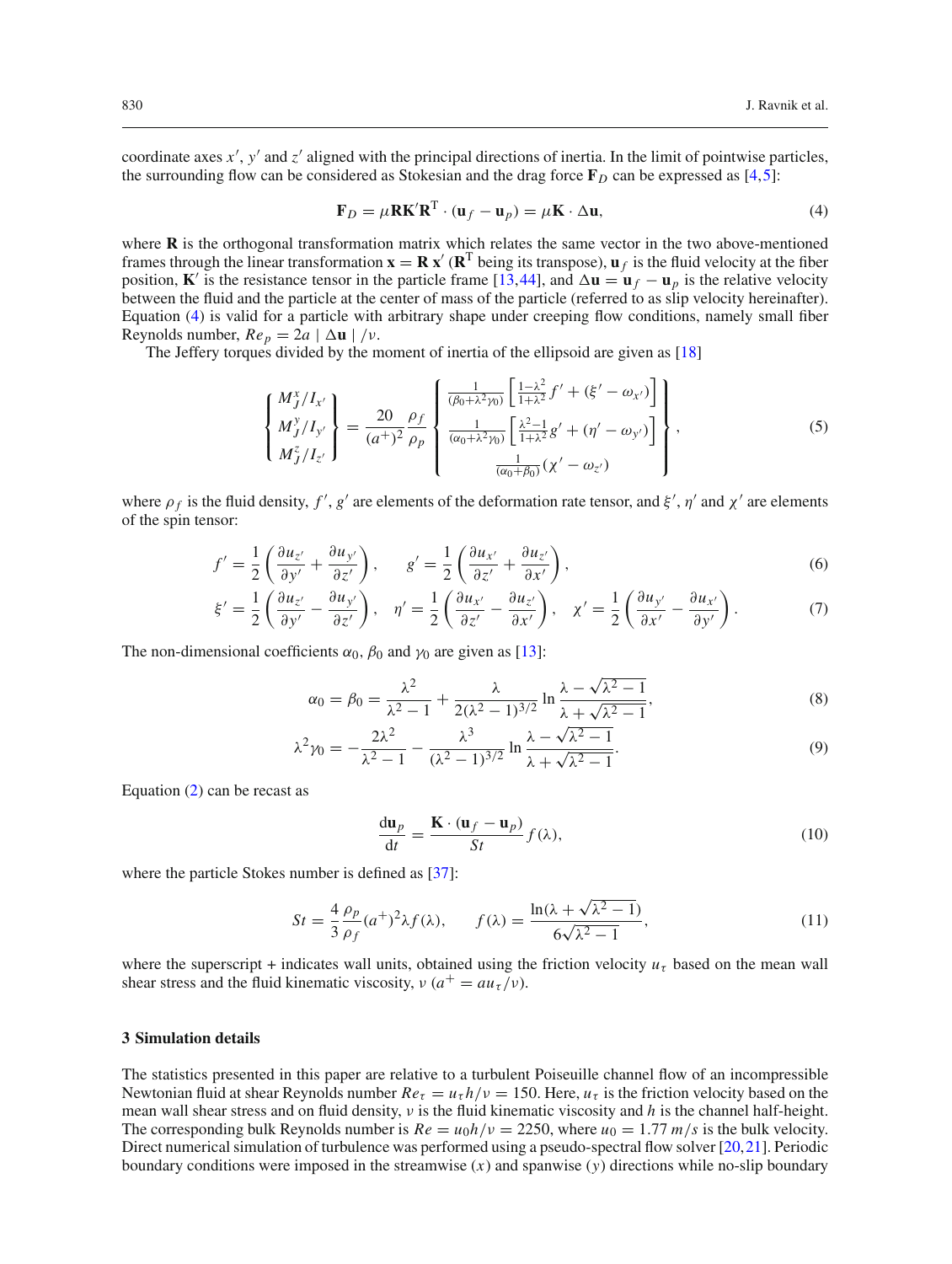| $a^+$ |    |       | $\rho_f \mid_{St=1}$ | $\rho_p$<br>$\rho_f \mid_{St=5}$ | $\rho_p$<br>$\rho_f \mid_{St=25}$ |
|-------|----|-------|----------------------|----------------------------------|-----------------------------------|
| 0.036 |    | 0.108 | 4276.19              |                                  |                                   |
| 0.12  |    | 0.36  | 34.72                | 173.61                           | 868.06                            |
| 0.36  |    | 1.08  | 42.76                | 213.81                           | 1069.05                           |
| 0.36  | 10 | 3.6   | 26.58                | 132.88                           | 664.42                            |
| 0.72  | 10 | 7.2   | 6.64                 | 33.22                            | 166.1                             |
| 0.36  | 50 | 18    | 17.36                | 86.79                            | 433.95                            |
| 0.72  | 50 | 36    | 4.34                 | 21.7                             | 108.49                            |

<span id="page-4-0"></span>**Table 1** Summary of simulation parameters for the particles

The smallest value of the Kolmogorov length scale in the channel,  $\eta_K^+ = 2$ , is used to normalize particle length  $l^+ = 2a^+ \lambda$ . The shortest particles were not simulated at  $St = 5$  and 25 because the corresponding density, yield by Eq.  $(11)$ , would have been too high and not representative of any known material

conditions were imposed at the two walls. Time integration was performed using a second-order Adams– Bashforth scheme for the nonlinear terms, which are calculated upon de-aliasing in the periodic directions, and an implicit Crank–Nicolson scheme for the viscous terms. The domain size is  $4\pi h \times 2\pi h \times 2h$  in the streamwise, spanwise and wall-normal directions, respectively. This domain is discretized by  $128 \times 128 \times 129$ grid nodes.

Lagrangian tracking was performed considering particles with Stokes number  $St = 1, 5, 25$  and aspect ratio  $\lambda = 3, 10, 50$ . The simulation parameters for each set of particles are summarized in Table [1.](#page-4-0) Note that, in the present flow configuration, the Kolmogorov scale ranges from a minimum value  $\eta^+_{K,\text{min}} \simeq 2$  (in wall units) close to the wall to a maximum  $\eta_{K,\max}^+ \simeq 4$  in the center of the channel [\[32](#page-11-32)]: In Table [1,](#page-4-0) the dimensionless particle length  $l^+ = 2a^+ \lambda$ , in wall units, is normalized by  $\eta_K^+ = \eta_{K,\min}^+$ . The same assumption is made in the following section to provide conservative estimates of the application limits of the Jeffery formulation for torques. For each combination of values for *St* and  $\lambda$  (with the exception of  $\lambda = 3$  and  $St = 5$ , 25, which would have yielded unphysically high values of the particle density),  $N_p = 10^5$  particles were injected into the flow with random orientation and velocity equal to the fluid velocity at the particle release position. The particle motion equations were solved using a 4th order Runge–Kutta scheme with a time step  $dt^+ = 0.1$  in wall units, equal to one-tenth of the smaller Stokes number considered. Such step size is small enough to ensure accurate time integration of the particle motion equations [\[12\]](#page-11-33). Periodic boundary conditions are imposed on particles in both streamwise and spanwise directions, whereas elastic reflection is applied when either of the particle's ends touches the wall. Elastic reflection was chosen since it is the most conservative assumption when studying the reasons of particle preferential concentration in a turbulent boundary layer. The numerical implementation is based on the work of Ravnik and Hribersek [\[34\]](#page-11-34). Particle statistics were computed starting at time  $t<sup>+</sup> = 300$  upon particle injection: This time span is long enough to ensure that the initial conditions have no influence of the statistics. Statistics were then gathered for a time span  $\Delta t^+ = 1000.$ 

## **4 Results**

As mentioned in Introduction, the Jeffery formulation for torques is based on the assumption that the fluid velocity field varies linearly along the particle. In this case, the formulation is accurate and the velocity gradients at the particle center of mass can be used to compute the particle rotational dynamics [\[18](#page-11-0)]. In a turbulent flow, this condition is met when particles are smaller than the Kolmogorov scale. However, recent experimental results on the rotation rate of rigid rod-like particles in homogeneous isotropic turbulence [\[30](#page-11-28)[,38](#page-11-30)] have shown that, compared to inertialess tracers, the particle rotation rate variance does not change up to particle lengths of about  $7\eta_K$ . This suggests that the Jeffery formulation might be applicable to particles as long as (or even longer than) the Kolmogorov eddies, with tolerable accuracy in the estimation of the torques. The objective of this section is precisely to quantify this accuracy and assess the application limits of Eq. [\(5\)](#page-3-2): This is done by characterizing statistically the error associated with the use of the velocity gradients at the particle center of mass.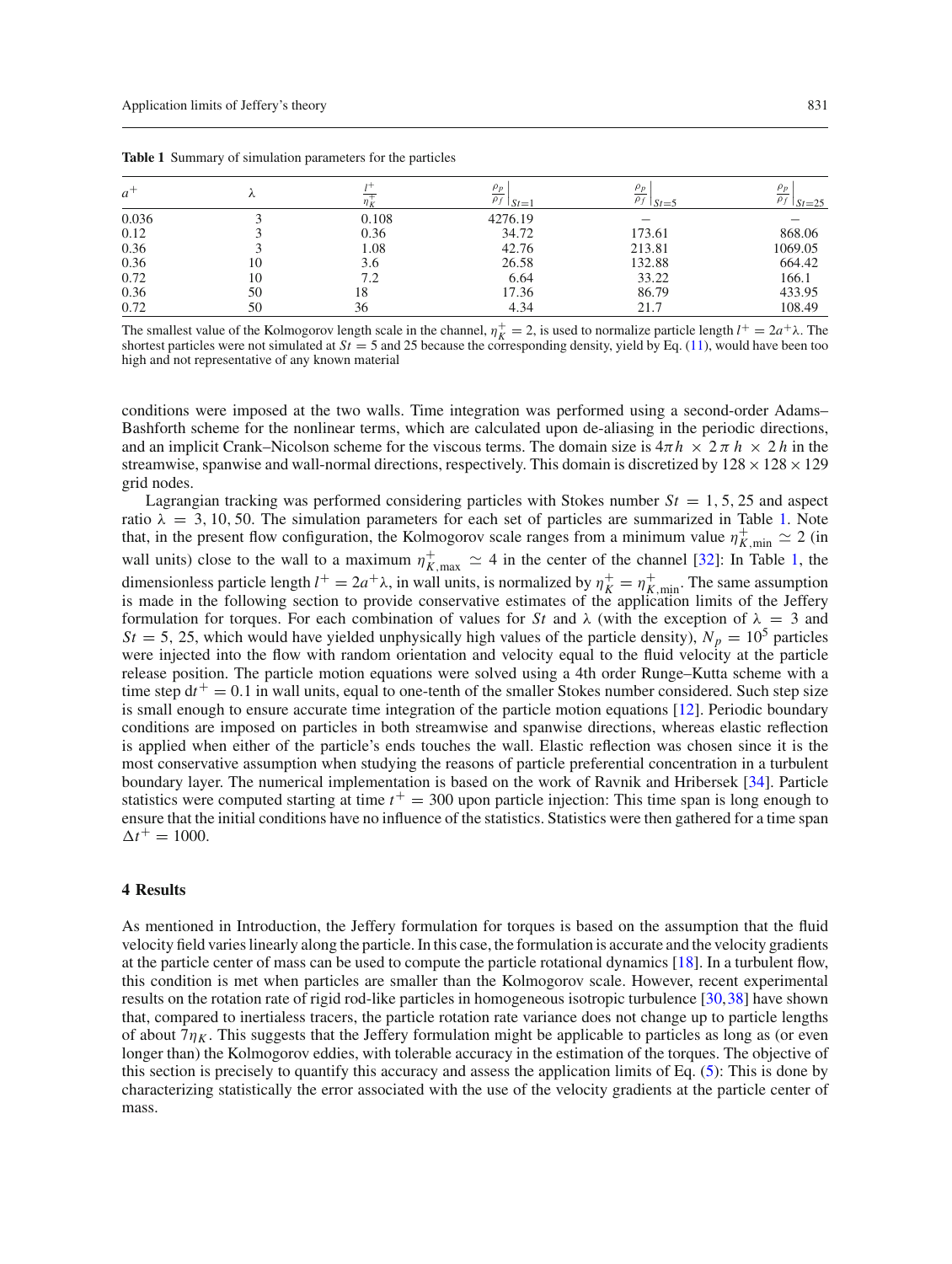

<span id="page-5-0"></span>**Fig. 2** Profiles of the instantaneous velocity gradient ∂*u*/∂*z* along the particle at varying particle length. The values of ∂*u*/∂*z* refer to the locations shown in the top-right inset. To emphasize the change in ∂*u*/∂*z* a particle oriented perpendicularly to the mean flow direction and located in the channel center is considered

#### 4.1 Assessment of the linear-velocity assumption

We examine first the behavior of the flow field along the particle length *l*. To this aim, we sampled the fluid velocity gradients at eleven locations uniformly distributed along *l* for each particle in each set. These locations are indicated in the top-right inset of Fig. [2,](#page-5-0) which shows the behavior of one reference velocity gradient component, ∂*u*/∂*z*: This specific component was chosen because it is associated with the main shear component in the flow. The profiles correspond to different values of  $l^+/\eta^+_K$  and refer to a particle that is instantaneously oriented in the cross-sectional plane with respect to the mean flow direction: For this particular orientation, ∂*u*/∂*z* is expected to exhibit the largest spatial variation. As could be anticipated, the velocity gradient is indeed uniform for the short particles  $(l^+/\eta^+_{K} = 0.1)$ , meaning that the velocity field varies linearly and can thus be approximated using a Taylor series expansion around the particle center, as done by Jeffery to derive Eq. [\(5\)](#page-3-2). However, the profile remains nearly flat also for  $l^+/\eta^+_K = 1.08$ , and smooth variations are observed only starting from  $l^+/n_K^+ = 3.6$ . As the particle length increases further, changes in the velocity gradient become more and more evident, with rather large oscillations for  $l^+/\eta_K^+ \geq 18$ : For these particles, which are likely to span several small-scale turbulent structures at a time, the surrounding velocity flow field varies nonlinearly. We remark here that the behavior of the velocity gradients depends strongly on the orientation of the particle relative to the mean flow. When the particle is oriented in the streamwise direction, we observe much smaller variations for all gradient components (results not shown): In this situation, application of the Jeffery formulation beyond the Stokes regime may still provide accurate estimates of the hydrodynamics torques. The observation is particularly relevant for the case of inertial particles accumulating in the near-wall region of the channel, which are known to preferentially align in the mean flow direction, namely the direction of strongest Lagrangian stretching [\[45](#page-12-8)]. More so because orientation plays an important role particularly for short particles, while having weaker effects on longer particles: Short particles (e.g., sub-Kolmogorov) interact with a single small-scale flow structure at a time and the fluid velocity variation they "see" changes depending on their orientation; on the other hand, long particles (e.g., spanning a few Kolmogorov length scales) may be subject to the action of different flow structures and the variation of fluid velocities "seen" has weak statistical dependence on orientation.

To characterize the variation of the fluid velocities and velocity gradients along the particle, we consider two norms. The first norm is defined as

<span id="page-5-1"></span>
$$
||\mathbf{u}_f^J - \mathbf{u}_f^F|| = \sqrt{\frac{\sum_{s=1}^{11} (\mathbf{u}_{f,s}^J - \mathbf{u}_{f,s}^F)^2}{\sum_{s=1}^{11} (\mathbf{u}_{f,s}^F)^2}},
$$
(12)

where

$$
\mathbf{u}_f^J(\mathbf{r} + \Delta \mathbf{r}) = \mathbf{u}_f(\mathbf{r}) + \nabla \mathbf{u}_f \cdot \Delta \mathbf{r}
$$
 (13)

is the Taylor expansion of the fluid velocity around the (ellipsoidal) particle, truncated after the leading-order term as done by [\[18\]](#page-11-0), and  $\mathbf{u}_f^F$  is the exact fluid velocity obtained from the DNS database. On the right hand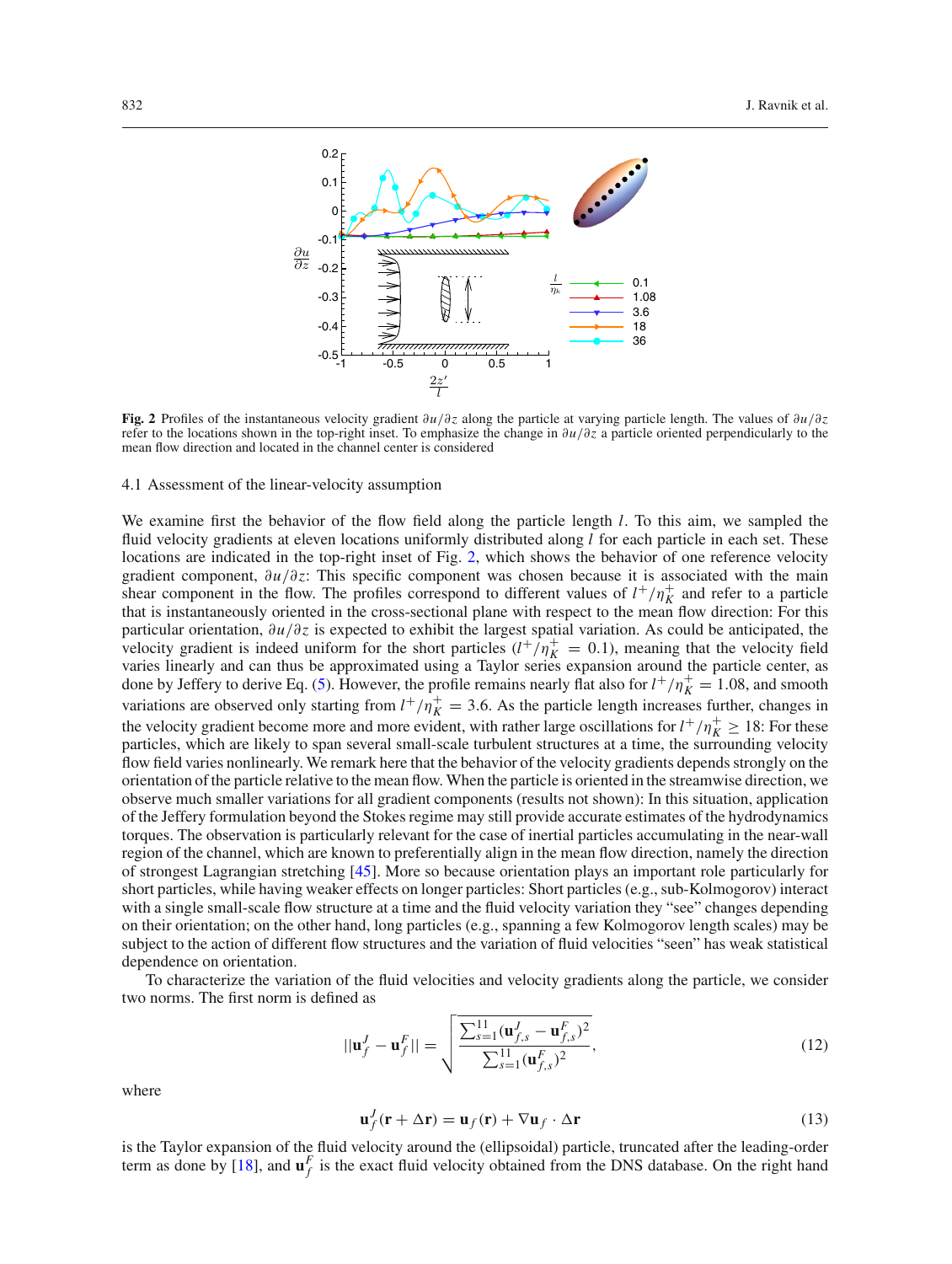

<span id="page-6-0"></span>Fig. 3 Rms error (norm) for fluid velocities (a) and velocity gradients along the  $z'$ -axis in the particle frame (b) at varying particle length, normalized by the reference Kolmogorov length scale  $\eta_k^+ = 2$ 

side of Eq. [\(12\)](#page-5-1),  $\mathbf{u}_f^J$  and  $\mathbf{u}_f^F$  are averaged over the particle length using their discrete values at the uniformly distributed locations visualized in the top-right inset of Fig. [1,](#page-1-0) indicated by the subscript *s* in the summation. The second norm is defined as

$$
||\hat{\mathbf{G}}'_{a} - \hat{\mathbf{G}}'_{c}|| = \frac{|\hat{\mathbf{G}}'_{a} - \hat{\mathbf{G}}'_{c}|}{\sqrt{2\left[ (\hat{\mathbf{G}}'_{a})^{2} + (\hat{\mathbf{G}}'_{c})^{2} \right]}}\tag{14}
$$

where  $\hat{G}'_a$  is the average value of the velocity gradient tensor along the particle (the averaging procedure is the same adopted for the velocity), and  $\hat{G}_c$  is the velocity gradient tensor evaluated at the particle center of mass. Both gradients are computed in the particle frame (denoted by the superscript ); hence, the norm provides an estimate of the root-mean-square (rms) error associated with the use of Eq. [\(5\)](#page-3-2) to solve for Eq. [\(5\)](#page-3-2).

The behavior of these two norms is shown in Fig. [3,](#page-6-0) for the different velocity components  $(||u_{f,i}^J - u_{f,i}^F||,$ Fig. [3a](#page-6-0)) and for the velocity gradients along the *z*'-axis in the particle frame ( $||G'_{a,iz} - G'_{c,iz}||$ , Fig. [3b](#page-6-0)). As expected, a systematic increase of both  $||u_{f,i}^J - u_{f,i}^F||$  and  $||\hat{G}_{a,iz}' - \hat{G}_{c,iz}'||$  with particle length is observed. For the velocity norm (Fig. [3a](#page-6-0)), while following the same qualitative trend with  $l^+/\eta^+_K$ , the difference is smallest for the streamwise component and significantly larger for the spanwise and wall-normal components. This indicates that the error associated with the streamwise velocity is nearly negligible compared to the error associated with the spanwise and wall-normal velocities. Comparing particles with different inertia, we observe that short particles  $(l^+/n_K^+ \leq 1)$  with high inertia experience larger differences in velocity approximation than low-inertia particles. The norm of the wall-normal velocity gradients (Fig. [3b](#page-6-0)) reaches a value of about 5·10−<sup>3</sup> when the particle length equals the Kolmogorov length scale: This means that an error below 1% error is expected in particle tracking. Overall, all nine components of the gradient tensor yield values of the rms error with the same order of magnitude, the largest being observed for the wall-normal components. This finding is in qualitative agreement with the fact that the largest velocity variation occurs along the major axis of the particle when it is oriented perpendicular to the mean flow.

#### 4.2 Assessment of the applicability limit of the Jeffery formulation for torques

To assess the applicability limit of Eq. [\(5\)](#page-3-2) we consider again two different norms. The first norm is expressed as

$$
||\mathbf{M}_{J}^{a} - \mathbf{M}_{J}^{c}|| = \frac{|\mathbf{M}_{J}^{a} - \mathbf{M}_{J}^{c}|}{\sqrt{2\left[ (\mathbf{M}_{J}^{a})^{2} + (\mathbf{M}_{J}^{c})^{2} \right]}}\tag{15}
$$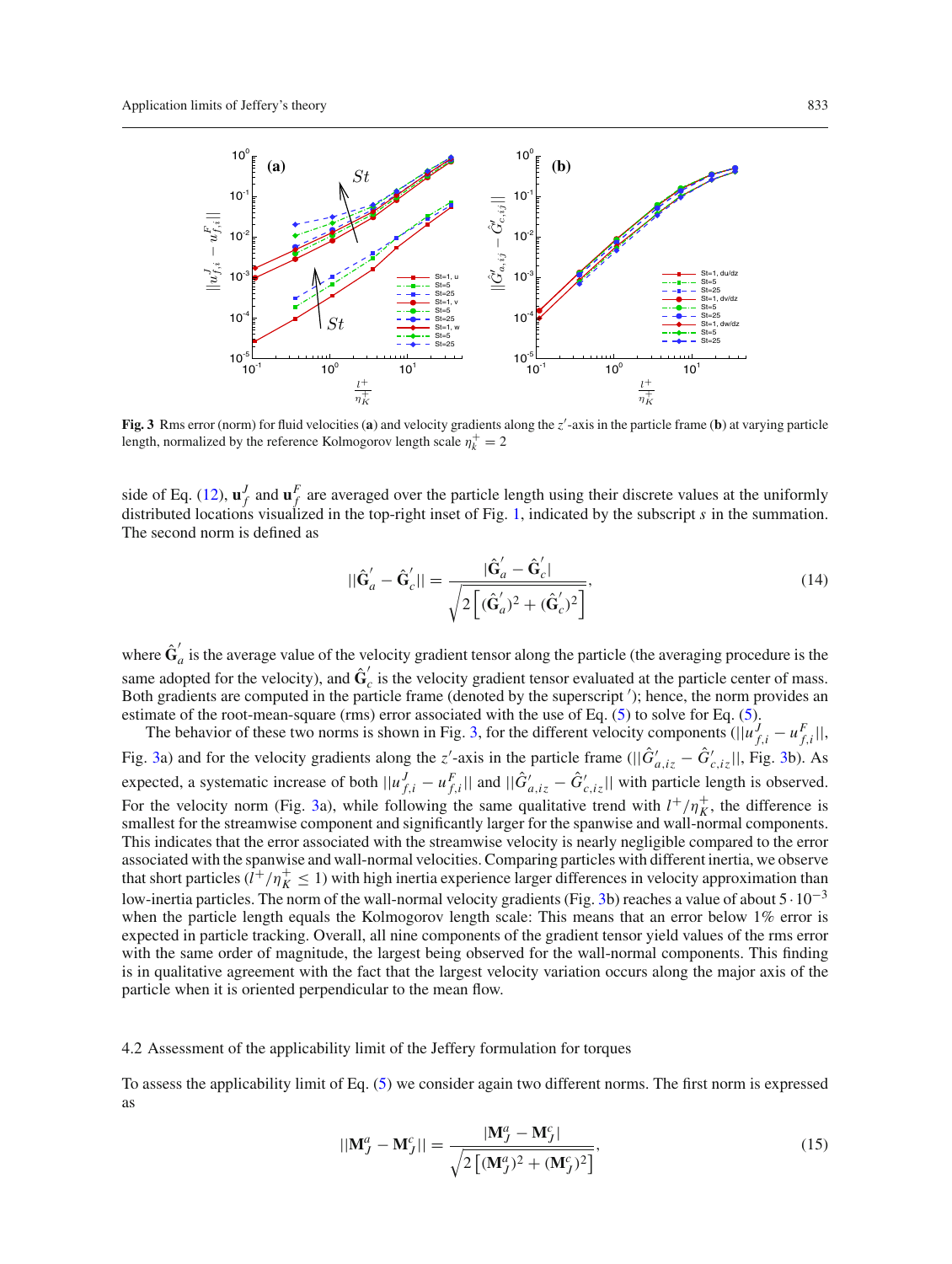

<span id="page-7-0"></span>**Fig. 4** Schematic of rod-like particle with cylindrical shape. To compute averaged quantities along the particle length, the particle surface is discretized into equally spaced sections of length  $\Delta z_i$ 

where  $\mathbf{M}_{J}^{a}$  is the torque calculated using the velocity gradients averaged along the particle length and  $\mathbf{M}_{J}^{c}$  is the torque calculated using only the velocity gradients at the particle center of mass. In this case, the particle is modeled as a prolate ellipsoid.

The second norm is obtained extending the assessment to rod-like particles, modeled as cylinders of length 2*b* and cross-section diameter 2*a*. For these particles, it is easy to compute the torque by discretizing the cylinder into equally sized sections along the major axis (from end to end), calculating for each section the contribution to the total torque associated with the velocity gradients at the section's center of mass. Let  $\Delta z_i$ be the length of the *j*-th section and let **G**ˆ *<sup>i</sup>* be the velocity gradient measured at the center of mass of the *j*-th section (see Fig. [4\)](#page-7-0). Then, the torque generated by the flow around the *j*-th section can be written as

<span id="page-7-1"></span>
$$
\mathbf{M}_{j} = \mu \int_{\Gamma_{j}} \mathbf{r} \times \hat{\mathbf{G}}'_{j} \cdot \mathbf{n} d\Gamma,
$$
 (16)

where  $\Gamma_i$  is the area of the section, **r** is the location vector pointing from the cylinder's center to the surface of the section, and **n** is the unit vector normal to the cylinder surface. The fluid velocity gradient at the section's center is computed upon trilinear interpolation and is assumed constant over the lateral surface of the section: this way, integration of Eq. [\(16\)](#page-7-1) is purely geometrical.

Taking into account the moments of inertia of a cylinder:

$$
I_{z'} = \pi \lambda a^5 \rho_p, \qquad I_{x'} = I_{y'} = \pi \lambda a^5 \rho_p \frac{3 + 4\lambda^2}{6}, \tag{17}
$$

the torques can be written as follows (in wall units):

<span id="page-7-2"></span>
$$
\begin{split}\n\begin{pmatrix}\nM_i^x / I_{x'} \\
M_i^y / I_{y'}\n\end{pmatrix} &= \frac{1}{(a^+)^2} \frac{\rho_f}{\rho_p} \left[ \begin{pmatrix}\n\frac{6}{3+4\lambda^2} (-f' + (\xi' - \omega_{x'})) \\
\frac{6}{3+4\lambda^2} (g' + (\eta' - \omega_{y'})) \\
0\n\end{pmatrix} \right]_{z' = -b} \\
&+ \sum_{i=1}^n \frac{\Delta z_i^{\prime +}}{\lambda a^+} \left( \frac{\frac{6}{3+4\lambda^2} (f' + (\xi' - \omega_{x'}))}{\frac{6}{3+4\lambda^2} (-g' + (\eta' - \omega_{y'}))} \right)_{z' = z_i'} + \begin{pmatrix}\n\frac{6}{3+4\lambda^2} (-f' + (\xi' - \omega_{x'})) \\
\frac{6}{3+4\lambda^2} (g' + (\eta' - \omega_{y'})) \\
0\n\end{pmatrix}_{z' = +b} \right].\n\end{split}
$$
\n(18)

From Eq. [\(18\)](#page-7-2), the torque  $M_c^c$ , computed using the velocity gradients at the particle center of mass, and the torque  $M_c^m$ , computed using the velocity gradients averaged along the particle length, can be obtained and the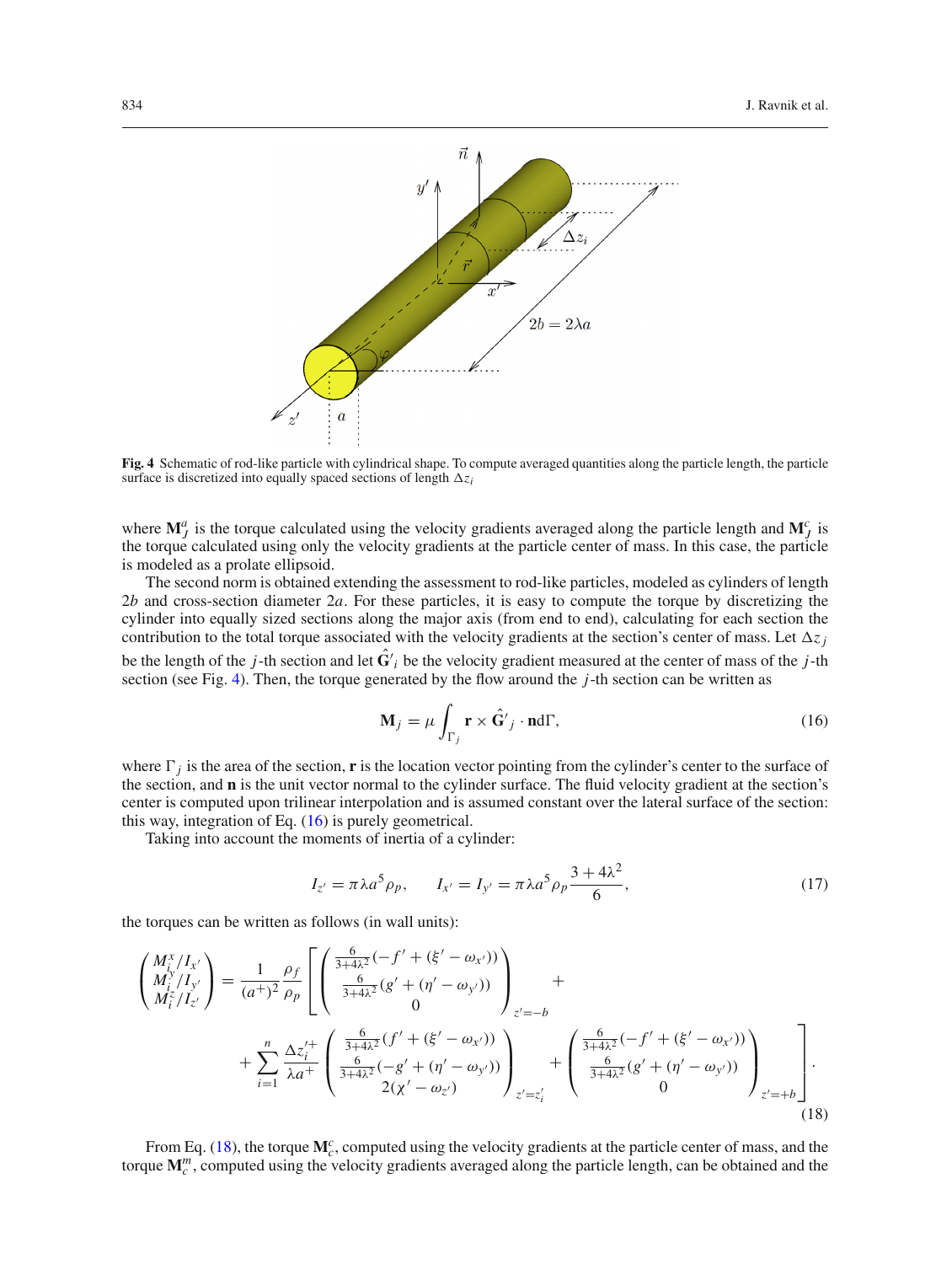

<span id="page-8-0"></span>**Fig. 5** Rms error (norm) for hydrodynamic torques at varying particle length, normalized by the reference Kolmogorov length scale  $\eta_k^+ = 2$ . Panels: **a** rms error for torques on a prolate ellipsoid; **b** rms error for torques on a cylinder

norm  $||\mathbf{M}_c^m - \mathbf{M}_c^c||$  calculated. The behavior of the components of  $||\mathbf{M}_J^a - \mathbf{M}_J^c||$  and  $||\mathbf{M}_c^m - \mathbf{M}_c^c||$  at varying particle length and inertia is shown in Fig. [5:](#page-8-0) Specifically, the x'- and y'-components (which are identical) are represented by the filled squares, and the *z* -component is represented by the filled circles. The norms increase with length reaching an asymptotic value for very long particles  $(l^+/\eta^+_K > 10$  in our simulations). The rms error can be as high as 60 % since these particles extend across regions of flow where the velocity gradients change significantly, thus violating the conditions for which the Jeffery formulation is valid (regardless of their orientation). As far as particle inertia is concerned, we observe that the rms error decreases as the Stokes number increases. Therefore, the results provided by the Jeffery formulation are more accurate for particles with higher inertia. This can be explained considering that particles exhibit preferential concentration and preferential orientation. In the present flow configuration, the highest degree of preferential concentration and wall accumulation is observed for the  $St = 25$  particles, which are also those with the strongest tendency to align in the streamwise (wall-parallel) direction. A similar trend was observed by Mortensen et al. [\[24,](#page-11-20)[25](#page-11-21)] and by [\[20](#page-11-18)] for the same flow configuration. When particles are preferentially aligned with the streamwise direction, the fluid velocity gradients measured along the particle are subject to smaller variations compared to other orientations. This is especially true in the near-wall region, where the predominant velocity gradient is the one associated with the mean shear, ∂*u*/∂*z*: Because of preferential orientation, the *St* = 25 particles are more likely to sample a nearly constant value of ∂*u*/∂*z*, which is exactly the condition required for Jeffery's theory to be valid. Comparing the *z* -components of the torque at varying *St* (filled circles), we find that an increase in particle inertia results in lower values of the norm. In addition, Fig. [5](#page-8-0) also shows that inertia has a weaker effects on the norm along directions perpendicular to the particle major axis (filled squares).

Results shown in Fig. [5](#page-8-0) demonstrate clearly that the rms error exhibits a power-law behavior for particles with  $l^+/\eta^+_K \leq 8$ , followed by a plateau for longer particles. The simulation data in these two regions of the plot, below and above  $l^+/n_K^+ \simeq 8$ , can be approximated by a fit of the form  $\alpha(l^+/n_K^+)^{\beta}$ . The coefficients  $\alpha$  and  $\beta$  providing the best fit are given in Table [2,](#page-9-0) while the resulting trends are shown in Fig. [6.](#page-9-1) In this figure, only the results relative to the *z* -component of the torques are shown for ease of discussion. The particle length at which the power-law fits intersect is denoted by  $l_0^+$  and provides a threshold value for the range of validity of the tabulated values for  $\alpha$  and  $\beta$ . The expression  $\alpha(l^+/n_K^+)^{\beta}$  can be further modified to incorporate the Stokes number dependence of the rms error incurred in the calculation of the Jeffery torques. Based on Table [2,](#page-9-0) we suggest the following correlation for the global rms error:

<span id="page-8-1"></span>
$$
||\mathbf{M}_{J}^{a} - \mathbf{M}_{J}^{c}|| \approx 0.041 S t^{-0.34} \left(\frac{l^{+}}{\eta_{K}^{+}}\right)^{1.44} \quad \text{for} \quad \frac{l^{+}}{\eta_{K}^{+}} < 8. \tag{19}
$$

This correlation may be useful to estimate a priori the expected error associated with Lagrangian tracking once the physical and geometrical parameters of the particle are known. Note that, according to Eq. [\(19\)](#page-8-1), an rms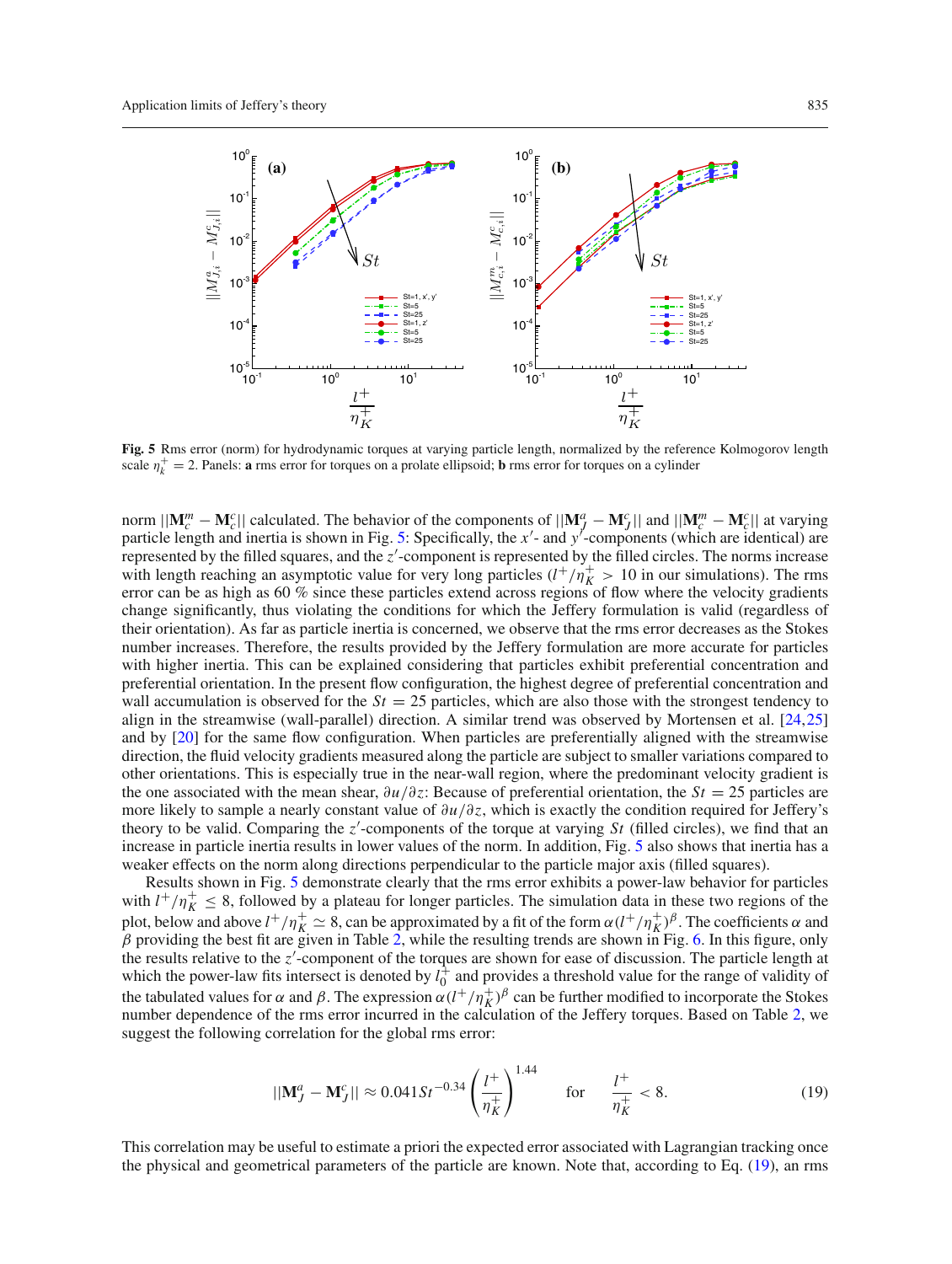<span id="page-9-0"></span>

| St | $< l_{\rm o}^+$                                  |        | $l^{+}$ > |        | $l_0^+/\eta_K^+$ |
|----|--------------------------------------------------|--------|-----------|--------|------------------|
|    | $\alpha$                                         |        | $\alpha$  |        |                  |
|    | Wall-normal component $(z')$                     |        |           |        |                  |
|    | 0.03738                                          | 1.4335 | 0.5506    | 0.0619 | 7.1              |
|    | 0.02502                                          | 1.4404 | 0.3572    | 0.1619 | 8.0              |
| 25 | 0.01216                                          | 1.4844 | 0.1650    | 0.3405 | 9.8              |
|    | Streamwise $(x')$ and spanwise $(y')$ components |        |           |        |                  |
|    | 0.04429                                          | 1.4127 | 0.5571    | 0.0562 | 6.5              |
|    | 0.02503                                          | 1.4403 | 0.3567    | 0.1623 | 8.0              |
| 25 | 0.01216                                          | 1.4842 | 0.1650    | 0.3407 | 9.8              |

**Table 2** Power-law fitting of the rms error quantified the  $||\mathbf{M}_c^m - \mathbf{M}_c^c||$  norm

Simulation data are fitted by a law of the form  $\alpha(l^+/n_K^+)^{\beta}$ . Values of the fitting coefficients  $\alpha$  and  $\beta$  are given considering two different ranges: one for ellipsoidal particles with  $l^+/n_K^+ < 8$  (for which the rms error increases significantly with length) and one for ellipsoidal particles with  $l^+/n_K^+ > 8$ , for which the error tends toward an asymptotic value. The dimensionless length at which the prediction of the two fits is the same is given by  $l_0^+$ 



<span id="page-9-1"></span>**Fig. 6** Power-law fitting of the wall-normal component of Jeffery torques, corresponding to the coefficients in Table [2](#page-9-0)

error of about 4% should be expected for the Jeffery torques at  $St = 1$  and  $l^+/\eta_K^+ \simeq 1$ , this error being much smaller at higher Stokes numbers.

To conclude our analysis, we examine the behavior of the rms error along the wall-normal coordinate. To this aim, we divided the channel into equally spaced, wall-parallel bins and averaged the torque components over all particles within each bin. The values so obtained were then averaged in time. The results are shown in Fig. [7.](#page-10-0) We observe that the rms error does not depend much on wall distance in the case of particles much longer than the Kolmogorov length scale. For shorter particles, we observe a smaller rms error for particles located in the central region of the channel (especially for those with low inertia in the top panels of Fig. [7\)](#page-10-0) and for high-inertia particles in the near-wall region (bottom panels of Fig. [7\)](#page-10-0). When moving close to the wall, long-enough particles are preferentially aligned in a plane parallel to the wall and do not experience the largest velocity gradients, which occur in the wall-normal direction: Accordingly, we observe a decrease of the rms error. On the other hand, low-inertia particles exhibit a low rms error in the center of the channel, where no preferential alignment is attained [\[20](#page-11-18)].

## **5 Conclusions**

In this paper, we provide a statistical assessment of the application limits of the Jeffery formulation for hydrodynamic torques. The assessment is based on accurate DNS-based Eulerian–Lagrangian datasets for the reference case of prolate ellipsoidal particles and rod-like particles in turbulent channel flow. These elongated particles are typically used to model the behavior of rigid fiber suspensions in fluid flows. When their length is larger than the Kolmogorov length scale of turbulence, the flow field around the particles undergoes significant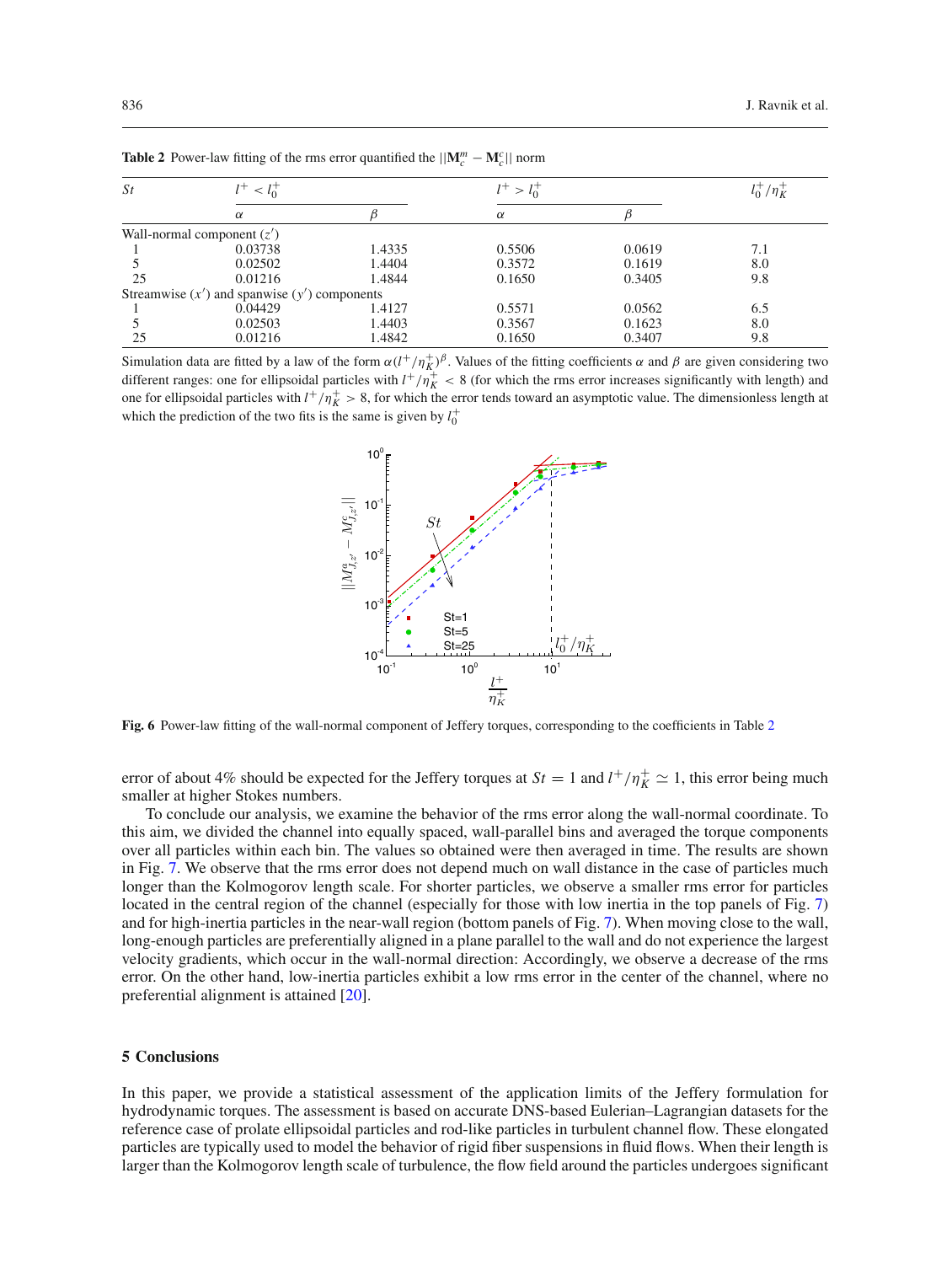

<span id="page-10-0"></span>**Fig. 7** Rms error (norm) for hydrodynamic torques on a prolate ellipsoidal particles as a function of the wall-normal coordinate. Top (resp. bottom) panels refer to the *St* = 1 (resp. *St* = 25) particles. Left-hand (resp. right-hand) panels refer to the rms error associated with the calculation of the streamwise (resp. wall-normal) component Jeffery torque component

spatial variations and cannot be approximated by extrapolation from the values attained by the fluid velocity at the center of mass of the particles. In turn, calculation of the torques based only on the velocity gradients at the center of mass becomes inaccurate. We have quantified such inaccuracy for particles with different size and different inertia. Our results show that the rms error associated with the use of the Jeffery formulation increases exponentially with particle length. However, the error is still tolerable (a few percents) for lengths of the order of the Kolmogorov scale and is found to decrease at increasing particle inertia. This suggests that Jeffery torques can grant acceptable accuracy when used to study the rotational dynamics of elongated particles characterized by nonzero values of the particle Reynolds number. From a practical point of view, it may be concluded that Jeffery-based Lagrangian tracking may be safely applied to environmental problems such as plankton dynamics in aquatic turbulence, since the size of planktonic organisms may vary from scales smaller than the Kolmogorov length of oceanic turbulence to scales lying within the inertial subrange of turbulence [\[7\]](#page-11-1). We expect the approach to be also applicable to problems in which particle dynamics is dominated by the larger and most energetic flow scales. In such a situation, large-eddy simulation (LES) of turbulence can be performed: In LES, only eddies of size larger than a given cut-off length scale  $\xi$  are computed, whereas eddies of size smaller than  $\xi$  are modeled. Typically, the condition  $\xi > \eta_K$  holds, meaning that  $\xi$  is the smallest resolved length scale and that velocity gradients are smoothed out by filtering. This implies that the stringent point-particle DNS requirement  $l \ll n_K$  relaxes to  $l \ll \xi$ , a condition that can be satisfied also by particles bigger than the Kolmogorov scale [\[3](#page-11-35)[,23\]](#page-11-36).

We also show that the magnitude of the error is affected by particle orientation only for particles smaller than the Kolmogorov scale: In this case, the error is much smaller for particles aligned in the streamwise direction (a condition that has a significant statistical occurrence in the near-wall region of bounded flows) compared to particles aligned in the wall-normal direction. The error for long particles is not very sensitive to their orientation. To complete the statistical characterization of the rms error, we also examined its behavior as a function of particle position relative to the wall. The error is found to depend weakly on particle distance from the wall for particles with low-inertia fibers, whereas high-inertia particles are characterized by a smaller error when they are located either very close to the wall or in the center of the channel.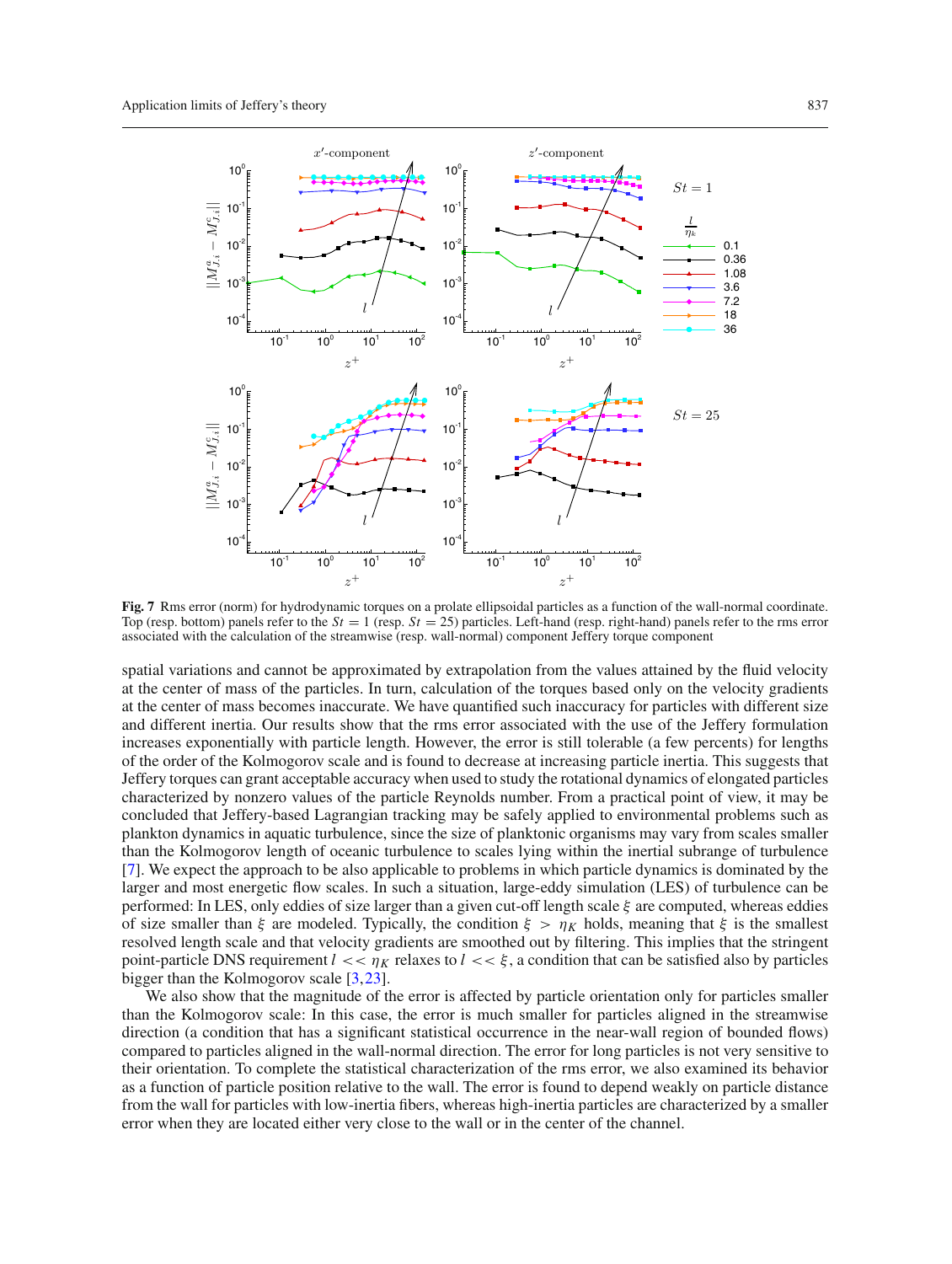### **References**

- <span id="page-11-26"></span>1. Anczurowski, E., Mason, S.G.: Particle motions in sheared suspensions. XXIV. Rotation of rigid spheroids and cylinders. Trans. Soc. Rheol. **12**, 209–215 (1968)
- <span id="page-11-15"></span>2. Balachandar, S., Eaton, J.K.: Turbulent dispersed multiphase flows. Annu. Rev. Fluid Mech. **42**, 11–33 (2010)
- <span id="page-11-35"></span>3. Balachandar, S.: A scaling analysis for point-particle approaches to turbulent multiphase flows. Int. J. Multiph. Flow **35**, 801–810 (2009)
- <span id="page-11-22"></span>4. Brenner, H.: The Stokes resistance of an arbitrary particle. Chem. Eng. Sci. **18**, 1–25 (1963)
- <span id="page-11-23"></span>5. Brenner, H.: The Stokes resistance of an arbitrary particle—IV. Arbitrary fields of flow. Chem. Eng. Sci. **19**, 703–727 (1964)
- <span id="page-11-25"></span>6. Bretherton, F.P.: The motion of rigid particles in a shear flow at low Reynolds number. J. Fluid Mech. **14**, 284–304 (1962)
- <span id="page-11-1"></span>7. Byron, M., Einarsson, J., Gustavsson, K., Voth, G., Mehlig, B., Variano, E.: Shape-dependence of particle rotation in isotropic turbulence. Phys. Fluids **27**, 035101 (2015)
- <span id="page-11-8"></span>8. Capone, A., Romano, G.P., Soldati, A.: Experimental investigation on interactions among fluid and rod-like particles in a turbulent pipe jet by means of particle image velocimetry. Exp. Fluids **56**, 1 (2015)
- <span id="page-11-2"></span>9. Challabotla, N.R., Zhao, L., Andersson, H.I.: Orientation and rotation of inertial disk particles in wall turbulence. J. Fluid Mech. **766**, R2 (2015)
- 10. Chen, J., Jin, G., Zhang, J.: Large eddy simulation of orientation and rotation of ellipsoidal particles in isotropic turbulent flows. J. Turbul. **17**, 308–326 (2016)
- <span id="page-11-3"></span>11. Einarsson, J., Candelier, F., Lundell, F., Angilella, J.R., Mehlig, B.: Rotation of a spheroid in a simple shear at small Reynolds number. Phys. Fluids **27**, 063301 (2015)
- <span id="page-11-33"></span>12. Elghobashi, S.: On predicting particle-laden turbulent flows. Appl. Sci. Res. **52**, 309 (1994)
- <span id="page-11-24"></span>13. Gallily, I., Cohen, A.: On the orderly nature of the motion of nonspherical aerosol particles. J. Colloid Interface Sci. **68**, 338–356 (1979)
- <span id="page-11-4"></span>14. Gustavsson, K., Einarsson, J., Mehlig, B.: Tumbling of small axisymmetric particles in random and turbulent flows. Phys. Rev. Lett. **112**, 014501 (2014)
- <span id="page-11-9"></span>15. Hakansson, K.M.O., Kvick, M., Lundell, F., Prahl-Wittberg, L., Soderberg, L.D.: Measurement of width and intensity of particle streaks in turbulent flows. Exp. Fluids **54**, 1555 (2013)
- <span id="page-11-17"></span>16. Hinch, E.J., Leal, L.G.: Rotation of small non-axisymmetric particles in a simple shear flow. J. Fluid Mech. **92**, 591–608 (1979)
- <span id="page-11-10"></span>17. Hoseini, A.A., Lundell, F., Andersson, H.I.: Finite-length effects on dynamical behavior of rod-like particles in wall-bounded turbulent flow. Int. J. Multiph. Flow **76**, 13–21 (2015)
- <span id="page-11-0"></span>18. Jeffery, G.B.: The motion of ellipsoidal particles immersed in a viscous flow. Proc. R. Soc. A **102**, 161–179 (1922)
- <span id="page-11-16"></span>19. Kuerten, J.G.M.: Point-particle DNS and LES of particle-laden turbulent flow-a state-of-the-art review. Flow Turbul. Combust. **97**, 689–713 (2016)
- <span id="page-11-18"></span>20. Marchioli, C., Fantoni, M., Soldati, A.: Orientation, distribution and deposition of elongated, inertial fibers in turbulent channel flow. Phys. Fluids **49**, 033301 (2010)
- <span id="page-11-5"></span>21. Marchioli, C., Soldati, A.: Rotation statistics of fibers in wall shear turbulence. Acta Mech. **224**, 2311–2329 (2013)
- <span id="page-11-19"></span>22. Marchioli, C., Zhao, L., Andersson, H.I.: On the relative rotational motion between rigid fibers and fluid in turbulent channel flow. Phys. Fluids **28**, 013301 (2016)
- <span id="page-11-36"></span>23. Marchioli, C.: Large-eddy simulation of turbulent dispersed flows: a review of modelling approaches. Acta Mech. **228**, 738–768 (2017)
- <span id="page-11-20"></span>24. Mortensen, P.H., Andersson, H.I., Gillissen, J.J.J., Boersma, B.J.: Dynamics of prolate ellipsoidal particles in a turbulent channel flow. Phys. Fluids **20**, 093302 (2008a)
- <span id="page-11-21"></span>25. Mortensen, P.H., Andersson, H.I., Gillissen, J.J.J., Boersma, B.J.: On the orientation of ellipsoidal particles in a turbulent shear flow. Int. J. Multiph. Flow **34**, 678–683 (2008b)
- <span id="page-11-11"></span>26. Ni, R., Ouellette, N.T., Voth, G.A.: Alignment of vorticity and rods with Lagrangian fluid stretching in turbulence. J. Fluid Mech. **743**, R3 (2014)
- <span id="page-11-27"></span>27. Ni, R., Kramel, S., Ouellette, N.T., Voth, G.A.: Measurements of the coupling between the tumbling of rods and the velocity gradient tensor in turbulence. J. Fluid Mech. **766**, 202–225 (2015)
- <span id="page-11-6"></span>28. Njobuenwu, D.O., Fairweather, M.: Dynamics of single, non-spherical ellipsoidal particles in a turbulent channel flow. Chem. Eng. Sci. **123**, 265–82 (2015)
- <span id="page-11-29"></span>29. Parsa, S., Voth, G.A.: Inertial range scaling in rotations of long rods in turbulence. Phys. Rev. Lett. **112**, 024501 (2014)
- <span id="page-11-28"></span>30. Parsa, S., Guasto, J.S., Kishore, M., Ouellette, N.T., Gollub, J.P., Voth, G.A.: Rotation and alignment of rods in twodimensional chaotic flow. Phys. Fluids **23**, 043302 (2011)
- <span id="page-11-12"></span>31. Parsa, S., Calzavarini, E., Toschi, F., Voth, G.A.: Rotation rate of rods in turbulent fluid flow. Phys. Rev. Lett. **109**, 134501 (2012)
- <span id="page-11-32"></span>32. Picciotto, M., Marchioli, C., Soldati, A.: Characterization of near-wall accumulation regions for inertial particles in turbulent boundary layers. Phys. Fluids **17**, 098101 (2005)
- <span id="page-11-13"></span>33. Pumir, A., Wilkinson, M.: Orientation statistics of small particles in turbulence. New J. Phys. **13**, 093030 (2011)
- <span id="page-11-34"></span>34. Ravnik, J., Hriberšek, M.: High gradient magnetic particle separation in viscous flows by 3D BEM. Comput. Mech. **51**, 465–474 (2013)
- <span id="page-11-7"></span>35. Rosen, T., Einarsson, J., Nordmark, A., Aidun, C.K., Lundell, F., Mehlig, B.: Numerical analysis of the angular motion of a neutrally buoyant spheroid in shear flow at small Reynolds numbers. Phys. Rev. E **92**, 063 (2015)
- <span id="page-11-14"></span>36. Sabban, L., van Hout, R.: Measurements of pollen grain dispersal in still air and stationary, near homogeneous, isotropic turbulence. J. Aerosol Sci. **42**, 867–882 (2011)
- <span id="page-11-31"></span>37. Shapiro, M., Goldenberg, M.: Deposition of glass fiber particles from turbulent air flow in a pipe. J. Aerosol Sci. **24**, 65–87 (1993)
- <span id="page-11-30"></span>38. Shin, M., Koch, D.L.: Rotational and translational dispersion of fibers in isotropic turbulent flows. J. Fluid Mech. **540**, 143–173 (2005)